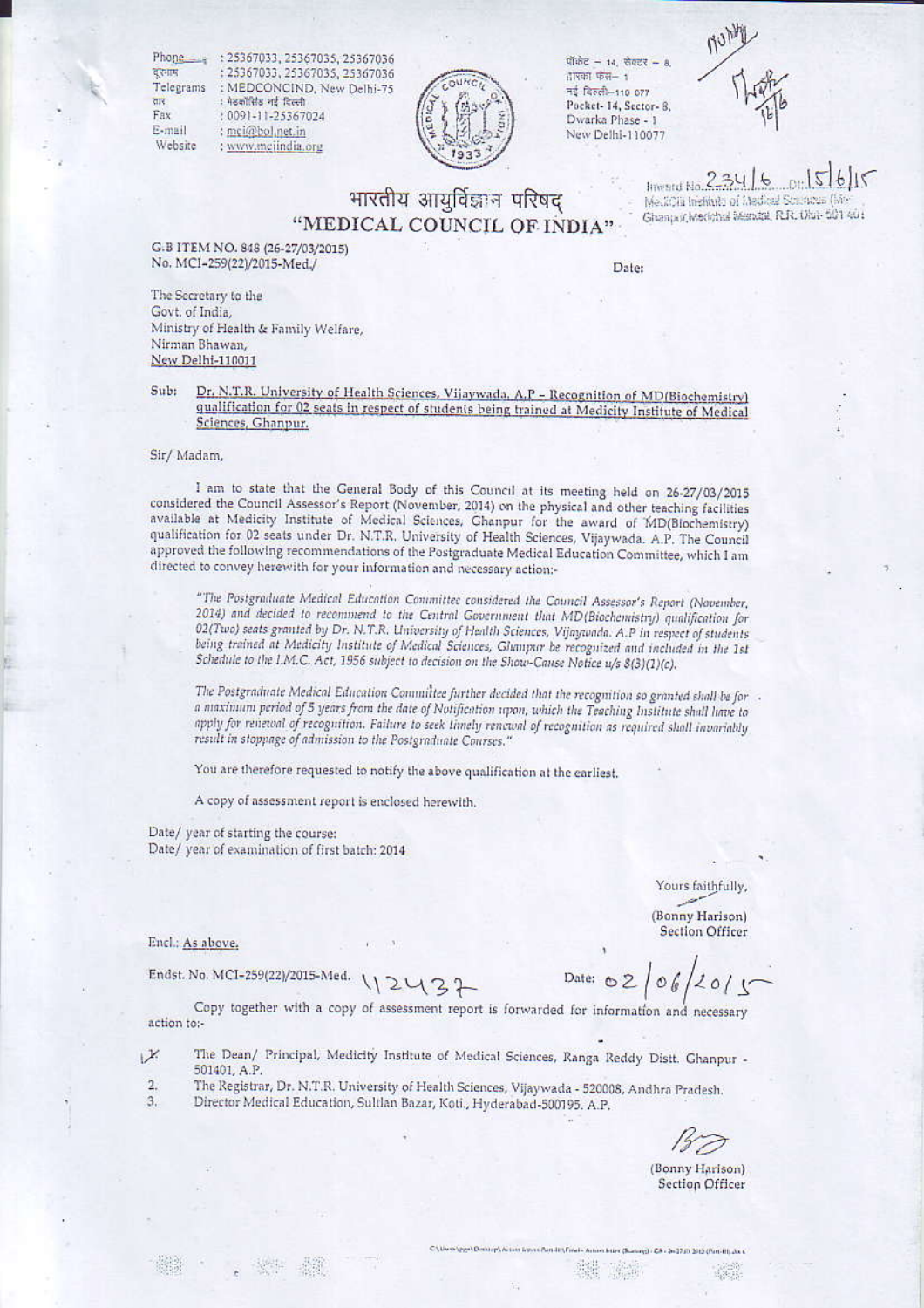| Phone<br>दरमाय                                                          | : 25367033, 25367035, 25367036                                                                                                                                           |                           |                   | पॉकेट - 14, सेक्टर - 8,                       |  |
|-------------------------------------------------------------------------|--------------------------------------------------------------------------------------------------------------------------------------------------------------------------|---------------------------|-------------------|-----------------------------------------------|--|
| Telegrams                                                               | : 25367033, 25367035, 25367036<br>: MEDCONCIND, New Delhi-75                                                                                                             |                           | प्रारका फेस- 1    |                                               |  |
| : मेडकॉसिंड नई दिल्ली<br>भ्रार<br>Fax<br>: 0091-11-25367024             |                                                                                                                                                                          |                           | नई दिल्ली-110 077 |                                               |  |
|                                                                         |                                                                                                                                                                          |                           |                   | Pocket-14, Sector-8,                          |  |
| E-mail                                                                  |                                                                                                                                                                          |                           |                   | Dwarka Phase - 1                              |  |
| Website                                                                 | : mcj@bol.net.in                                                                                                                                                         |                           |                   | New Delhi-110077                              |  |
|                                                                         | : www.mciindia.org                                                                                                                                                       |                           |                   |                                               |  |
|                                                                         |                                                                                                                                                                          |                           |                   | Inward No 358/10 11 28/10/2015                |  |
|                                                                         |                                                                                                                                                                          |                           |                   | Modifill hethate of Medical Sciences (MilliS) |  |
|                                                                         |                                                                                                                                                                          | भारतीय आयुर्विज्ञान परिषद |                   | Ghaspur, Medicial Masdal, R.R. Dist- 501 401  |  |
|                                                                         |                                                                                                                                                                          |                           |                   |                                               |  |
|                                                                         |                                                                                                                                                                          |                           |                   |                                               |  |
| The Binds of the Country of the Theory<br>G.B ITEM NO. 328 (01/10/2015) |                                                                                                                                                                          |                           |                   |                                               |  |
|                                                                         |                                                                                                                                                                          |                           |                   |                                               |  |
| No. MCI-259(22)/2015-Med./                                              |                                                                                                                                                                          |                           | Date:             | Anul 1 (Art)                                  |  |
|                                                                         |                                                                                                                                                                          |                           |                   |                                               |  |
| The Secretary to the                                                    |                                                                                                                                                                          |                           |                   |                                               |  |
| Govt. of India,                                                         |                                                                                                                                                                          |                           |                   |                                               |  |
|                                                                         | Ministry of Health & Family Welfare,                                                                                                                                     |                           |                   |                                               |  |
| Nirman Bhawan,                                                          |                                                                                                                                                                          |                           |                   |                                               |  |
| New Delhi-110011                                                        |                                                                                                                                                                          |                           |                   |                                               |  |
|                                                                         |                                                                                                                                                                          |                           |                   |                                               |  |
| Sub:                                                                    |                                                                                                                                                                          |                           |                   |                                               |  |
|                                                                         | Dr. NTR University of Health Sciences, Vijayawada, Andhra Pradesh - Recognition of                                                                                       |                           |                   |                                               |  |
|                                                                         | MS(Ophthalmology) qualification against increased intake from 01 to 02 seats in respect of<br>students being trained at Medicity Institute of Medical Sciences, Ghanpur. |                           |                   |                                               |  |
|                                                                         |                                                                                                                                                                          |                           |                   |                                               |  |
|                                                                         |                                                                                                                                                                          |                           |                   |                                               |  |
| Sir/ Madam,                                                             |                                                                                                                                                                          |                           |                   |                                               |  |

I am to state that the General Body of this council at its meeting held on 01/10/2015 considered the Council Assessor's report (May, 2015) on the standard of examination and other teaching facilities available at Medicity Institute of Medical Sciences, Ghanpur for purpose of Recognition of MS(Ophthalmology) qualification against increased intake from 01 to 02 seats granted by Dr. NTR University of Health Sciences, Vijayawada, Andhra Pradesh.

The Council approved the following recommendations of the Postgraduate Committee, which I am directed to convey herewith for your information and necessary action:-

"The Postgraduate Medical Education Committee considered the Council Assessor's Report (May, 2015) and decided to recommend to the Central Government that MS(Ophthalmology) qualification against increased intake from 01 to 02 seats granted by Dr. NTR University of Health Sciences, Vijayawada, Andhra Pradesh in respect of students being trained at Medicity Institute of Medical Sciences, Ghanpur be recognized and included in the 1st Schedule to the I.M.C. Act, 1956.

The Postgraduate Medical Education Committee further decided that the recognition so granted shall be for a maximum period of 5 years from the date of Notification upon which the Institute shall have to apply for renewal of recognition. Failure to seek timely renewal of recognition as required shall invariably result in stoppage of admission to the Postgraduate Course."

A copy of assessment report is enclosed herewith.

Yours faithfully,

(Bonny Harison) **Section Officer** 

Encl.: As above.

Endst. No. MCI-259(22)/2015-Med. (427-60

Date:

Copy together with a copy of assessment report is forwarded for information and necessary action to:-

The Dean/ Principal, Medicity Institute of Medical Sciences, Ranga Reddy Distt. Ghanpur - $\mathbf{1}$ 501401

The Registrar, Dr. N.T.R. University of Health Sciences, Vijaywada - 520008, Andhra Pradesh.  $\overline{2}$ 

Director Medical Education, Sultlan Bazar, Koti.; Hyderabad-500195, Andhra Pradesh.  $3.$ 

(Bonny Harison) **Section Officer**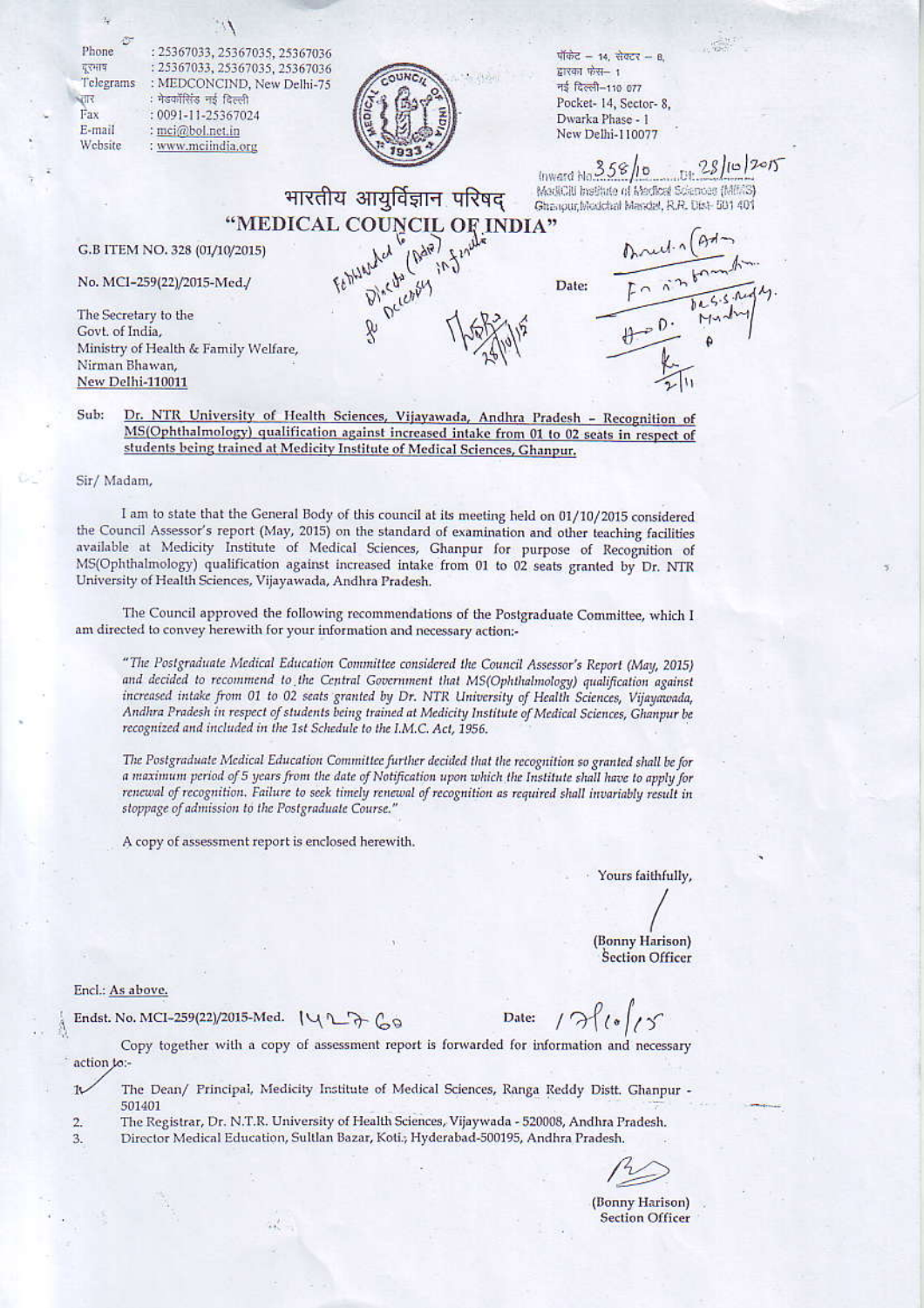Phone दूरस्था Telegrams तार Fax E-mail Website

: 25367033, 25367035, 25367036 : 25367033, 25367035, 25367036 : MEDCONCIND, New Delhi-75 : मेडकॉसिंड नई दिल्ली : 0091-11-25367024 : mci@bol.net.in : www.mciindia.org



पॉकेट - 14, सेक्टर - 8, द्वारका फैस- 1 नई दिल्ली-110 077 Pocket-14, Sector-8. Dwarka Phase - 1 New Delhi-110077

## भारतीय आयुर्विज्ञान परिषद "MEDICAL COUNCIL OF INDIA"

 $361/10$   $30/10/15$ 

G.B ITEM NO. 327 (01/10/2015)

No. MCI-259(22)/2015-Med./

Date:

The Secretary to the Govt. of India, Ministry of Health & Family Welfare, Nirman Bhawan, New Delhi-110011

## Dr. NTR University of Health Sciences, Vijayawada, Andhra Pradesh - Recognition Sub: of MD(Pharmacology) qualification for 02 seats in respect of students being trained at Medicity Institute of Medical Sciences, Ghanpur.

Sir/Madam,

I am to state that the General Body of this Council at its meeting held on 01/10/2015 considered the Council Assessor's Report (May, 2015) on the physical and other teaching facilities available at Medicity Institute of Medical Sciences, Ghanpur for the award of MD(Pharmacology) qualification for 02 seats under Dr. NTR University of Health Sciences, Vijayawada, Andhra Pradesh. The Council approved the following recommendations of the Postgraduate Medical Education Committee, which I am directed to convey herewith for your information and necessary action:-

"The Postgraduate Medical Education Committee considered the Council Assessor's Report (May, 2015) and decided to recommend to the Central Government that MD(Pharmacology) qualification for 02 seats granted by Dr. NTR University of Health Sciences, Vijayawada, Andhra Pradesh in respect of students being trained at Medicity Institute of Medical Sciences, Ghanpur be recognized and included in the 1st Schedule to the I.M.C. Act, 1956.

The Postgraduate Medical Education Committee further decided that the recognition so granted shall be for a maximum period of 5 years from the date of Notification upon which the Institute shall have to apply for renewal of recognition. Failure to seek timely renewal of recognition as required shall invariably result in stoppage of admission to the Postgraduate Course."

You are therefore requested to notify the above qualification at the earliest.

A copy of assessment report is enclosed herewith.

Date/year of starting the course: 2011 Date/ year of examination of first batch: 2015

Yours faithfully,

(Bonny Harison) **Section Officer** 

Encl.: As above.